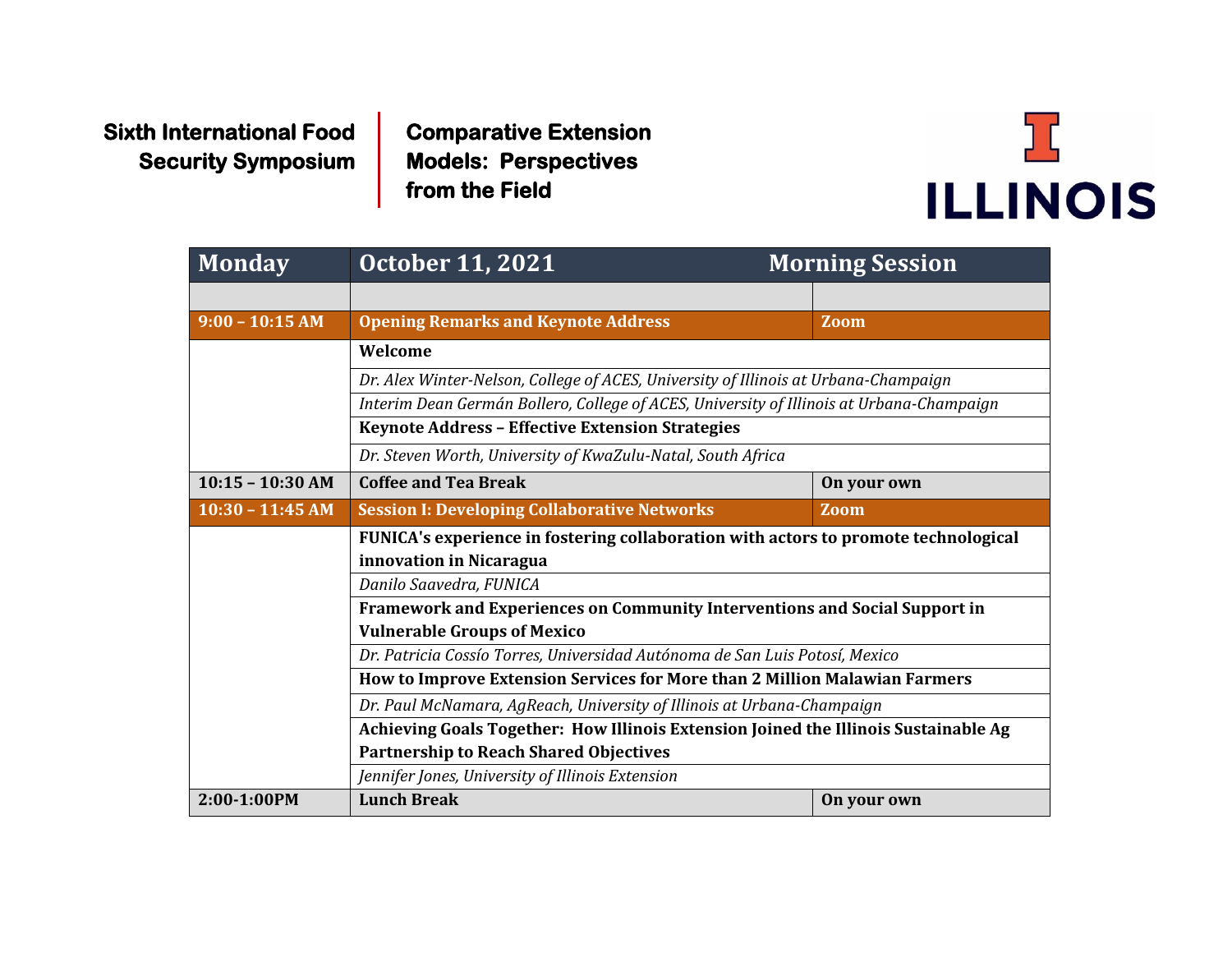|                  | <b>October 11, 2021</b>                                                                                                                                                                                                                                                                                                                | <b>Afternoon Session</b> |  |  |  |
|------------------|----------------------------------------------------------------------------------------------------------------------------------------------------------------------------------------------------------------------------------------------------------------------------------------------------------------------------------------|--------------------------|--|--|--|
| $1:00 - 2:30$ PM | <b>Session II: 4-H and Youth Programs</b>                                                                                                                                                                                                                                                                                              | Zoom                     |  |  |  |
|                  | Global 4-H - How 4-H is making a difference in youth around the world.                                                                                                                                                                                                                                                                 |                          |  |  |  |
|                  | Elisha Hughes, University of Illinois Extension<br>Kosova 4-H: Building Skills in Youth<br>Florent Osmani, 4-H Kosova<br>How Korea 4-H is impacting youth<br>Byeong Ho Kim, Korea 4-H Association<br>Combating Food Insecurity in Puerto Rico: The Role of Extension and 4-H in Helping                                                |                          |  |  |  |
|                  |                                                                                                                                                                                                                                                                                                                                        |                          |  |  |  |
|                  |                                                                                                                                                                                                                                                                                                                                        |                          |  |  |  |
|                  |                                                                                                                                                                                                                                                                                                                                        |                          |  |  |  |
|                  |                                                                                                                                                                                                                                                                                                                                        |                          |  |  |  |
|                  |                                                                                                                                                                                                                                                                                                                                        |                          |  |  |  |
|                  | <b>Families Become Food Secure</b>                                                                                                                                                                                                                                                                                                     |                          |  |  |  |
|                  | Sandy Hernandez, UF/IFAS Extension-Pinellas County 4-H, Florida                                                                                                                                                                                                                                                                        |                          |  |  |  |
|                  | 'Projeto Solo Fértil': Youth Leadership and Food Security in Mato Grosso do Sul, Brazil                                                                                                                                                                                                                                                |                          |  |  |  |
|                  | Dr. Tania Sasaki, Instituto Federal de Mato Grosso do Sul, &                                                                                                                                                                                                                                                                           |                          |  |  |  |
|                  | Dr. Flavio Amorim da Rocha, Instituto Federal de Mato Grosso do Sul (IFMS)                                                                                                                                                                                                                                                             |                          |  |  |  |
|                  | Illinois 4-H Food Action Academy: Youth Leadership and Food Access                                                                                                                                                                                                                                                                     |                          |  |  |  |
|                  | Mark Becker, University of Illinois Extension                                                                                                                                                                                                                                                                                          |                          |  |  |  |
| $2:30 - 2:45$ PM | <b>Coffee and Tea Break</b>                                                                                                                                                                                                                                                                                                            | On your own              |  |  |  |
| $2:45 - 4:00$ PM | <b>Session III: Delivering Impactful Programming in the</b>                                                                                                                                                                                                                                                                            | <b>Zoom</b>              |  |  |  |
|                  | <b>Digital Age</b>                                                                                                                                                                                                                                                                                                                     |                          |  |  |  |
|                  | Overview of Extension's pivot to meet the needs during COVID<br>Grant McCarty, University of Illinois Extension<br><b>Fill Your Pantry</b><br>Mary Liz Wright & Susan Glassman, University of Illinois Extension<br><b>Digital Green</b><br>Shreya Agarwal or Alesha Miller, Digital Green<br>UIUC Fertilizer App or Soil testing app? |                          |  |  |  |
|                  |                                                                                                                                                                                                                                                                                                                                        |                          |  |  |  |
|                  |                                                                                                                                                                                                                                                                                                                                        |                          |  |  |  |
|                  |                                                                                                                                                                                                                                                                                                                                        |                          |  |  |  |
|                  |                                                                                                                                                                                                                                                                                                                                        |                          |  |  |  |
|                  |                                                                                                                                                                                                                                                                                                                                        |                          |  |  |  |
|                  |                                                                                                                                                                                                                                                                                                                                        |                          |  |  |  |
|                  | Dr. Hope Michelson & Digital Ag Center, University of Illinois                                                                                                                                                                                                                                                                         |                          |  |  |  |